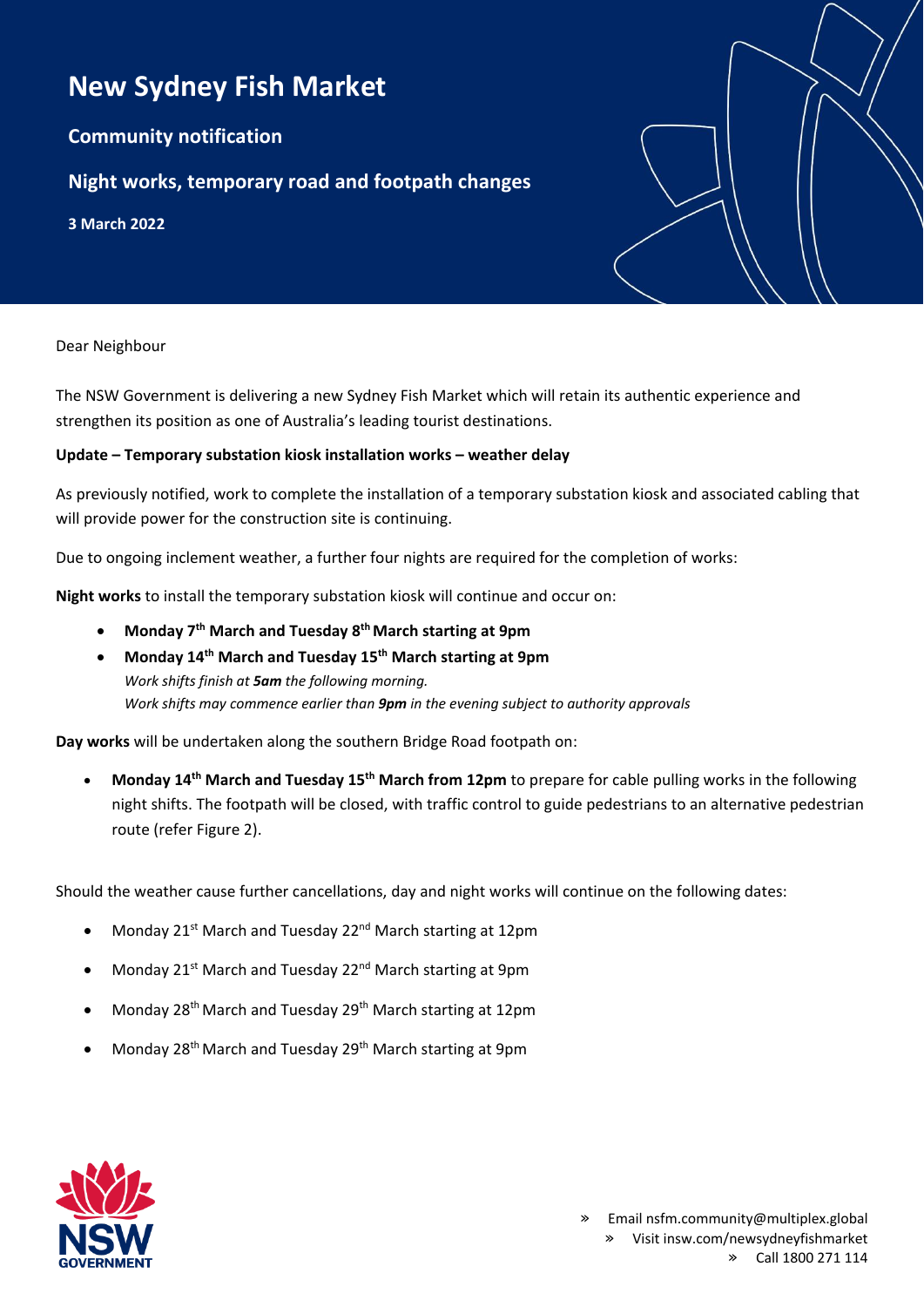Works have been scheduled as night works along Bridge Road due to the disruptive nature of the work to traffic and pedestrians and in consideration for public safety. Where possible day works are undertaken during approved construction hours along the southern Bridge Road footpath to minimise impact to local residents. During this period, adequate traffic control measures will be in place.

It is noted that these dates are subject to change pending further inclement weather and authority approvals.

## **How this affects you**

The location for these works is in the traffic lanes and footpaths along Bridge Road between Glebe Foreshore Walk and Wentworth Park Road. See the diagram below for the work locations.

During this time, the following measures will be in place:

- Guiding vehicles and cyclists along the work zone with traffic control and signage. There will be closure of up to two lanes depending on the stage of work.
- Providing alternative pedestrian routes with traffic control guidance. Footpaths will be maintained during works where possible, while temporary pedestrian crossings will be set up and managed by traffic controllers to safely guide pedestrians across the road.

The work zones will be removed at the end of each shift, and travel along the road and footpath will continue as normal outside the construction hours. Steel plates will be installed over incomplete work outside of shift hours.



We understand the potential impacts this may cause to the local community and thank you for your understanding during this work.



» Email nsfm.community@multiplex.global » Visit insw.com/newsydneyfishmarket » Call 1800 271 114